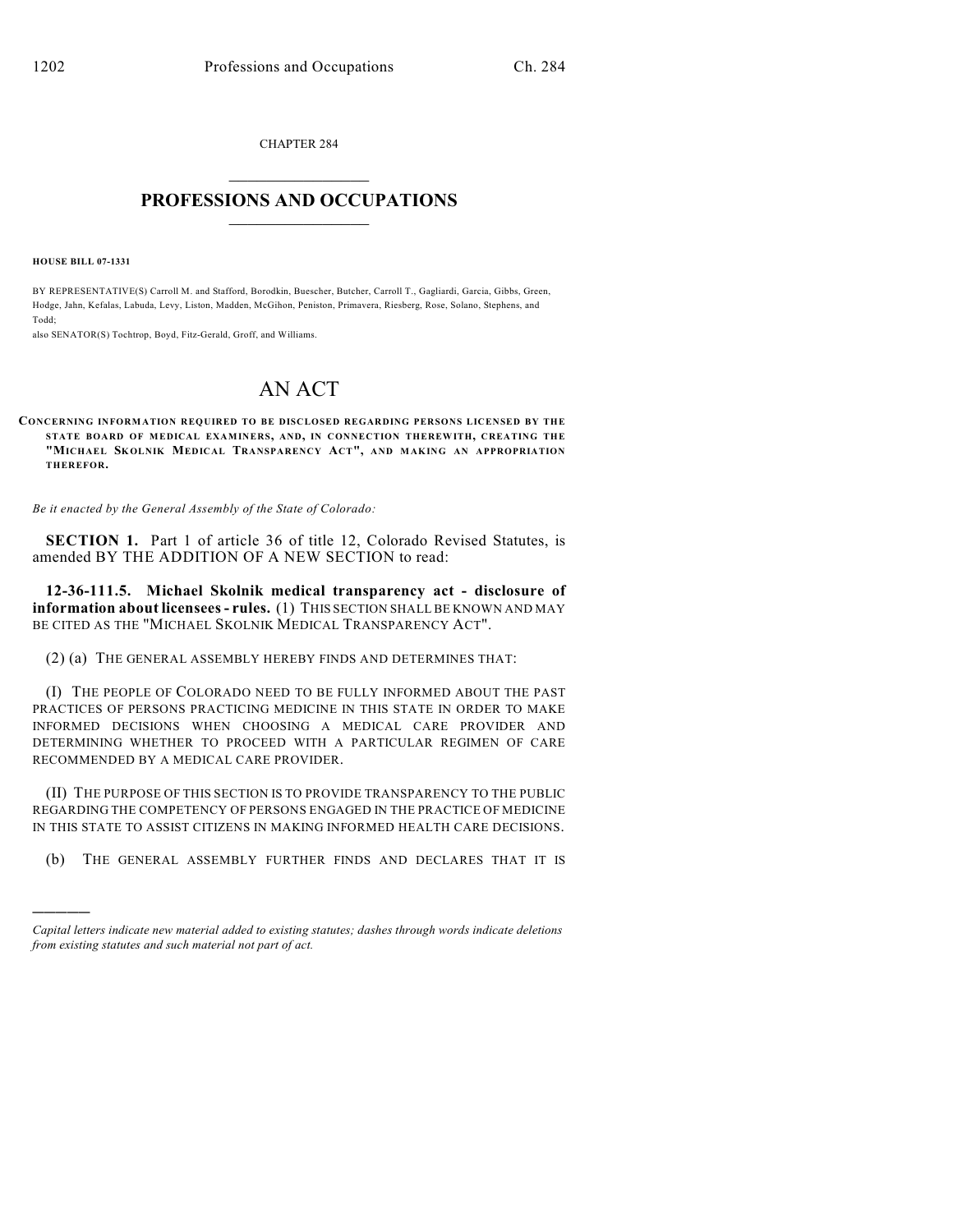IMPORTANT TO MAKE INFORMATION ABOUT PERSONS ENGAGED IN THE PRACTICE OF MEDICINE AVAILABLE TO THE PUBLIC IN A MANNER THAT IS EFFICIENT, COST-EFFECTIVE, AND MAINTAINS THE INTEGRITY OF THE INFORMATION, AND TO THAT END, THE GENERAL ASSEMBLY ENCOURAGES PERSONS TO FILE THE REQUIRED INFORMATION WITH THE STATE BOARD OF MEDICAL EXAMINERS ELECTRONICALLY, TO THE EXTENT POSSIBLE.

(3) ON AND AFTER THE EFFECTIVE DATE OF THIS SECTION, ANY PERSON APPLYING FOR A NEW LICENSE OR TO RENEW, REINSTATE, OR REACTIVATE A LICENSE TO PRACTICE MEDICINE IN THIS STATE SHALL PROVIDE THE FOLLOWING INFORMATION TO THE BOARD, IN A FORM AND MANNER DETERMINED BY THE BOARD THAT IS CONSISTENT WITH THE REQUIREMENTS OF SECTION  $12-36-111(1)$  OR  $12-36-123(1)$ :

(a) THE APPLICANT'S FULL NAME, INCLUDING ANY KNOWN ALIASES; CURRENT ADDRESS OF RECORD AND TELEPHONE NUMBER; INFORMATION PERTAINING TO ANY LICENSE TO PRACTICE MEDICINE HELD BY THE APPLICANT AT ANY TIME, INCLUDING THE LICENSE NUMBER, TYPE, STATUS, ORIGINAL ISSUE DATE, LAST RENEWAL DATE, AND EXPIRATION DATE; ANY BOARD CERTIFICATIONS AND SPECIALTIES, IF APPLICABLE; ANY AFFILIATIONS WITH HOSPITALS OR HEALTH CARE FACILITIES; ANY BUSINESS OWNERSHIP INTERESTS; AND INFORMATION PERTAINING TO ANY EMPLOYMENT CONTRACTS WITH ANY ENTITIES;

(b) ANY PUBLIC DISCIPLINARY ACTION TAKEN AGAINST THE APPLICANT BY THE BOARD OR BY THE BOARD OR LICENSING AGENCY OF ANY OTHER STATE OR COUNTRY. THE APPLICANT SHALL PROVIDE A COPY OF THE ACTION TO THE BOARD AT THE TIME THE APPLICATION IS MADE.

(c) ANY AGREEMENT OR STIPULATION ENTERED INTO BETWEEN THE BOARD OR THE BOARD OR LICENSING AGENCY OF ANY OTHER STATE OR COUNTRY AND THE APPLICANT WHEREBY THE APPLICANT AGREES TO TEMPORARILY CEASE OR RESTRICT HIS OR HER PRACTICE OF MEDICINE OR ANY BOARD ORDER RESTRICTING OR SUSPENDING THE APPLICANT'S MEDICAL LICENSE. THE APPLICANT SHALL PROVIDE A COPY OF THE AGREEMENT, STIPULATION, OR ORDER TO THE BOARD AT THE TIME THE APPLICATION IS MADE.

(d) (I) ANY INVOLUNTARY LIMITATION OR PROBATIONARY STATUS ON OR REDUCTION, NONRENEWAL, DENIAL, REVOCATION, OR SUSPENSION OF THE APPLICANT'S MEDICAL STAFF MEMBERSHIP OR CLINICAL PRIVILEGES AT ANY HOSPITAL OR HEALTH CARE FACILITY. TO REPORT THE INFORMATION REQUIRED BY THIS PARAGRAPH (d), THE APPLICANT SHALL COMPLETE A FORM DEVELOPED BY THE BOARD THAT REQUIRES THE APPLICANT TO REPORT ONLY THE FOLLOWING INFORMATION REGARDING THE ACTION:

(A) THE NAME OF THE FACILITY OR ENTITY THAT TOOK THE ACTION;

(B) THE DATE THE ACTION WAS TAKEN;

(C) THE TYPE OF ACTION TAKEN, INCLUDING ANY TERMS AND CONDITIONS OF THE ACTION;

(D) THE DURATION OF THE ACTION; AND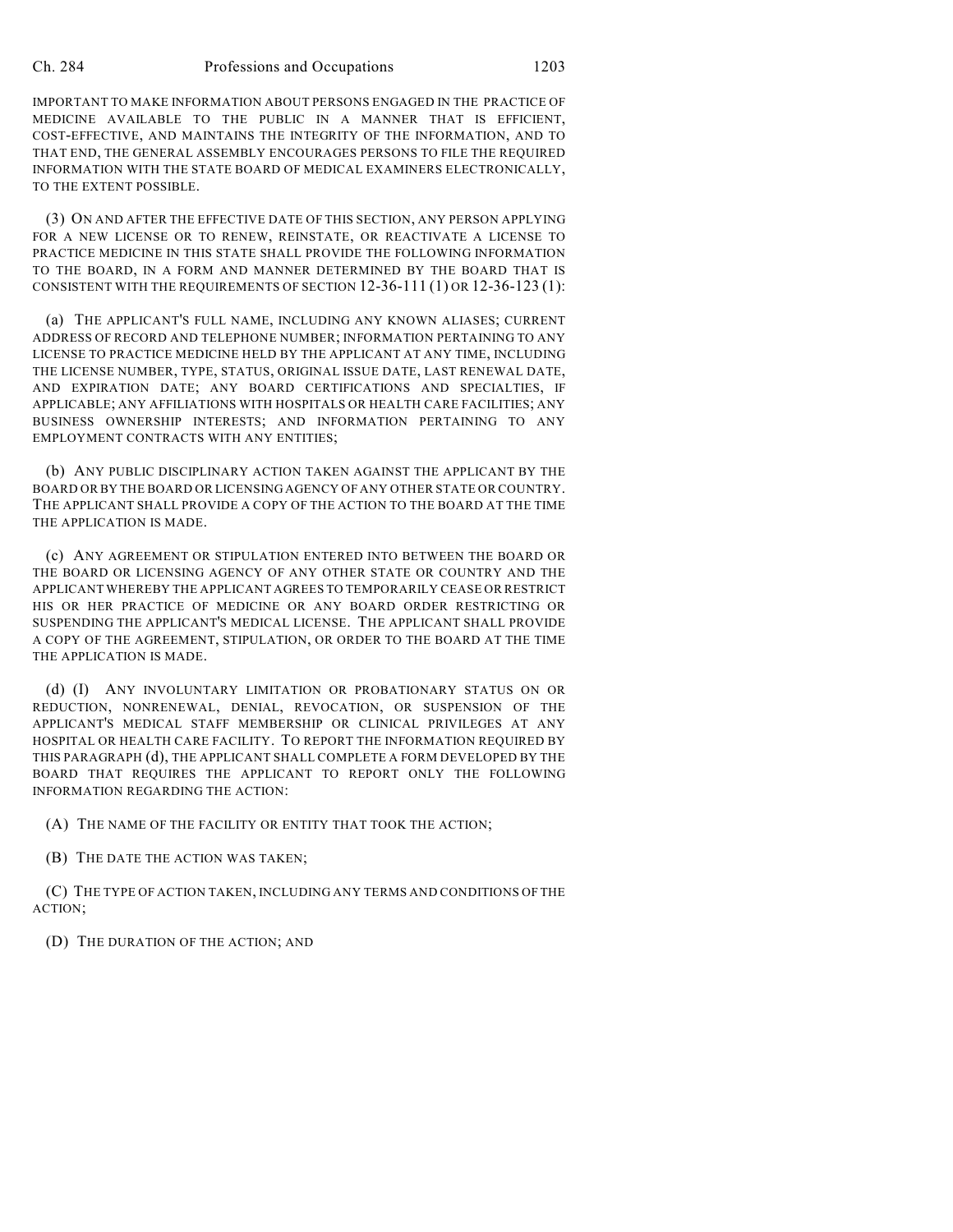(E) WHETHER THE APPLICANT HAS FULFILLED THE TERMS OR CONDITIONS OF THE ACTION, IF APPLICABLE.

(II) NOTWITHSTANDING ARTICLE 36.5 OF TITLE 12, C.R.S., AND ARTICLE 3 OF TITLE 25, C.R.S., THE FORM COMPLETED BY THE APPLICANT PURSUANT TO THIS PARAGRAPH (d) SHALL BE A PUBLIC RECORD AND SHALL NOT BE CONFIDENTIAL. COMPLIANCE WITH THIS PARAGRAPH (d) SHALL NOT CONSTITUTE A WAIVER OF ANY PRIVILEGE OR CONFIDENTIALITY CONFERRED BY ANY APPLICABLE STATE OR FEDERAL LAW.

(e) ANY INVOLUNTARY SURRENDER OF THE APPLICANT'S UNITED STATES DRUG ENFORCEMENT ADMINISTRATION REGISTRATION. THE APPLICANT SHALL PROVIDE A COPY OF THE ORDER REQUIRING THE SURRENDER OF SUCH REGISTRATION TO THE BOARD AT THE TIME THE APPLICATION IS MADE.

(f) ANY FINAL CRIMINAL CONVICTION OR PLEA ARRANGEMENT RESULTING FROM THE COMMISSION OR ALLEGED COMMISSION OF A FELONY OR CRIME OF MORAL TURPITUDE IN ANY JURISDICTION. THE APPLICANT SHALL PROVIDE A COPY OF THE FINAL CONVICTION OR PLEA ARRANGEMENT TO THE BOARD AT THE TIME THE APPLICATION IS MADE.

(g) ANY FINAL JUDGMENT AGAINST, SETTLEMENT ENTERED INTO BY, OR ARBITRATION AWARD PAID ON BEHALF OF THE APPLICANT FOR MEDICAL MALPRACTICE. TO REPORT THE INFORMATION REQUIRED BY THIS PARAGRAPH (g), THE APPLICANT SHALL COMPLETE A FORM DEVELOPED BY THE BOARD THAT REQUIRES THE APPLICANT TO REPORT ONLY THE FOLLOWING INFORMATION REGARDING THE MEDICAL MALPRACTICE ACTION:

(I) WHETHER THE ACTION WAS RESOLVED BY A FINAL JUDGMENT AGAINST, SETTLEMENT ENTERED INTO BY, OR ARBITRATION AWARD PAID ON BEHALF OF THE APPLICANT;

(II) THE DATE OF THE JUDGMENT, SETTLEMENT, OR ARBITRATION AWARD;

(III) THE LOCATION OR JURISDICTION IN WHICH THE ACTION OCCURRED OR WAS RESOLVED; AND

(IV) THE COURT IN WHICH THE FINAL JUDGMENT WAS ORDERED, THE MEDIATOR THAT AIDED IN THE SETTLEMENT, IF APPLICABLE, OR THE ARBITRATOR THAT GRANTED THE ARBITRATION AWARD.

(h) ANY REFUSAL BY AN ISSUER OF MEDICAL MALPRACTICE INSURANCE TO ISSUE A MEDICAL MALPRACTICE INSURANCE POLICY TO THE APPLICANT DUE TO PAST CLAIMS EXPERIENCE. THE APPLICANT SHALL PROVIDE A COPY OF THE REFUSAL TO THE BOARD AT THE TIME THE APPLICATION IS MADE.

(4) THE BOARD SHALL MAKE THE INFORMATION SPECIFIED IN SUBSECTION (3) OF THIS SECTION THAT IS SUBMITTED BY AN APPLICANT READILY AVAILABLE TO THE PUBLIC IN A MANNER THAT ALLOWS THE PUBLIC TO SEARCH THE INFORMATION BY NAME, LICENSE NUMBER, BOARD CERTIFICATION OR SPECIALTY AREA, OR CITY OF THE LICENSEE'S ADDRESS OF RECORD. THE BOARD MAY SATISFY THIS REQUIREMENT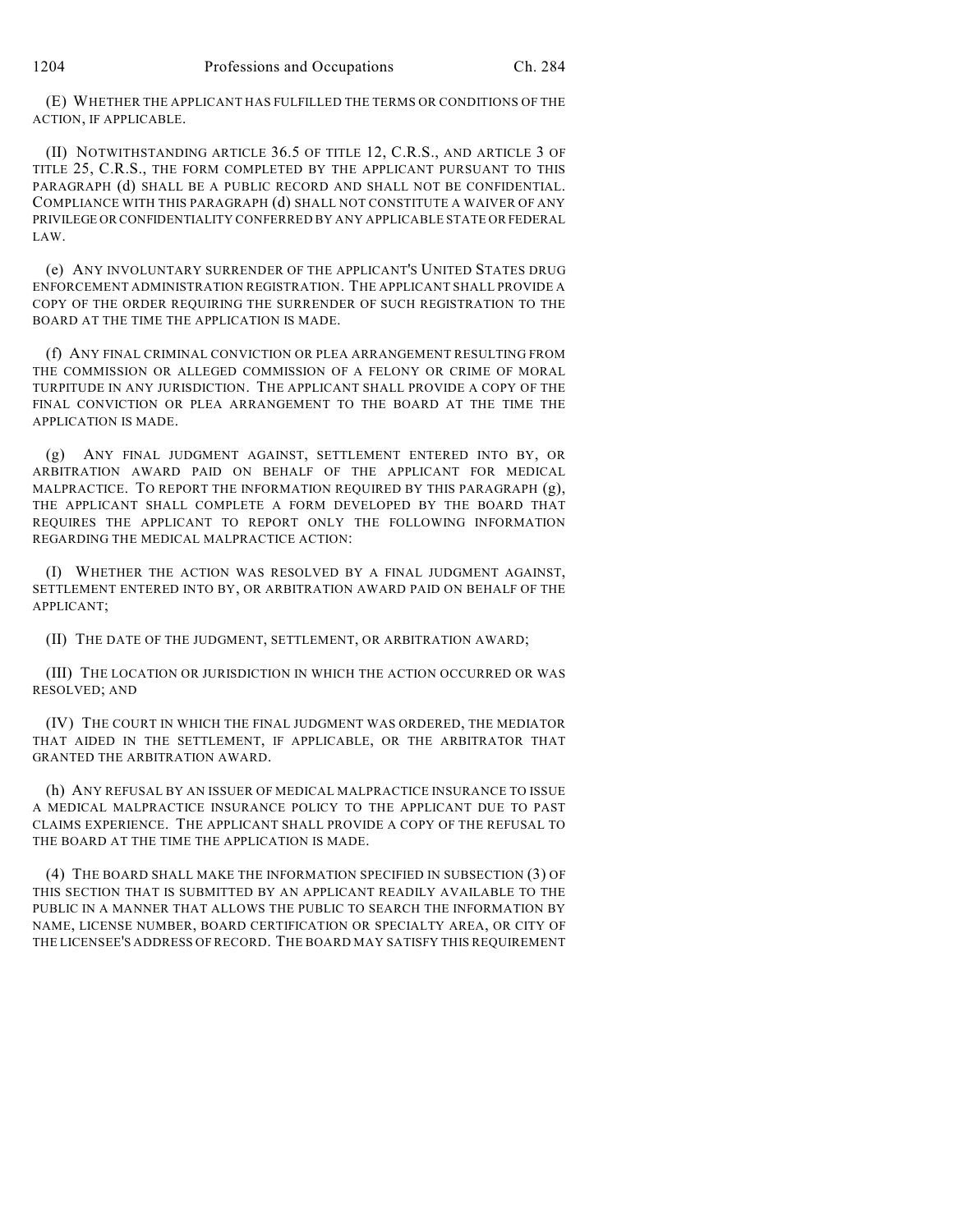BY POSTING AND ALLOWING THE ABILITY TO SEARCH THE INFORMATION ON THE BOARD'S WEBSITE. IF THE INFORMATION IS MADE AVAILABLE ON ITS WEBSITE, THE BOARD SHALL UPDATE THE WEBSITE AT LEAST MONTHLY AND SHALL INDICATE ON THE WEBSITE THE DATE WHEN THE INFORMATION WAS LAST UPDATED.

(5) WHEN DISCLOSING INFORMATION REGARDING A LICENSEE OR APPLICANT TO THE PUBLIC, THE BOARD SHALL INCLUDE THE FOLLOWING STATEMENT OR A SIMILAR STATEMENT THAT COMMUNICATES THE SAME MEANING:

**SOME STUDIES HAVE SHOWN THAT THERE IS NO SIGNIFICANT CORRELATION BETWEEN MALPRACTICE HISTORY AND A DOCTOR'S COMPETENCE. AT THE SAME TIME, THE STATE BOARD OF MEDICAL EXAMINERS BELIEVES THAT CONSUMERS SHOULD HAVE ACCESS TO MALPRACTICE INFORMATION. TO MAKE THE BEST HEALTH CARE DECISIONS, YOU SHOULD VIEW THIS INFORMATION IN PERSPECTIVE. YOU COULD MISS AN OPPORTUNITY FOR HIGH QUALITY CARE BY SELECTING A DOCTOR BASED SOLELY ON MALPRACTICE HISTORY. WHEN CONSIDERING MALPRACTICE DATA, PLEASE KEEP IN MIND:**

**\* MALPRACTICE HISTORIES TEND TO VARY BY SPECIALTY. SOME SPECIALTIES ARE MORE LIKELY THAN OTHERS TO BE THE SUBJECT OF LITIGATION.**

**\* YOU SHOULD TAKE INTO ACCOUNT HOW LONG THE DOCTOR HAS BEEN IN PRACTICE WHEN CONSIDERING MALPRACTICE AVERAGES.**

**\* THE INCIDENT CAUSING THE MALPRACTICE CLAIM MAY HAVE HAPPENED YEARS BEFORE A PAYMENT IS FINALLY MADE. SOMETIMES, IT TAKES A LONG TIME FOR A MALPRACTICE LAWSUIT TO MOVE THROUGH THE LEGAL SYSTEM.**

**\* SOME DOCTORS WORK PRIMARILY WITH HIGH-RISK PATIENTS. THESE DOCTORS MAY HAVE MALPRACTICE HISTORIES THAT ARE HIGHER THAN AVERAGE BECAUSE THEY SPECIALIZE IN CASES OR PATIENTS WHO ARE AT VERY HIGH RISK FOR PROBLEMS.**

**\* SETTLEMENT OF A CLAIM MAY OCCUR FOR A VARIETY OF REASONS THAT DO NOT NECESSARILY REFLECT NEGATIVELY ON THE PROFESSIONAL COMPETENCE OR CONDUCT OF THE PHYSICIAN. A PAYMENT IN SETTLEMENT OF A MEDICAL MALPRACTICE ACTION OR CLAIM SHOULD NOT BE CONSTRUED AS CREATING A PRESUMPTION THAT MEDICAL MALPRACTICE HAS OCCURRED.**

**YOU MAY WISH TO DISCUSS INFORMATION PROVIDED BY THE BOARD, AND MALPRACTICE GENERALLY, WITH YOUR DOCTOR.**

**THE INFORMATION POSTED ON THE STATE BOARD OF MEDICAL EXAMINER'S WEBSITE WAS PROVIDED BY APPLICANTS FOR A MEDICAL LICENSE AND APPLICANTS FOR RENEWAL, REINSTATEMENT, OR REACTIVATION OF A MEDICAL LICENSE.**

(6) A PERSON LICENSED BY THE BOARD PURSUANT TO THIS ARTICLE SHALL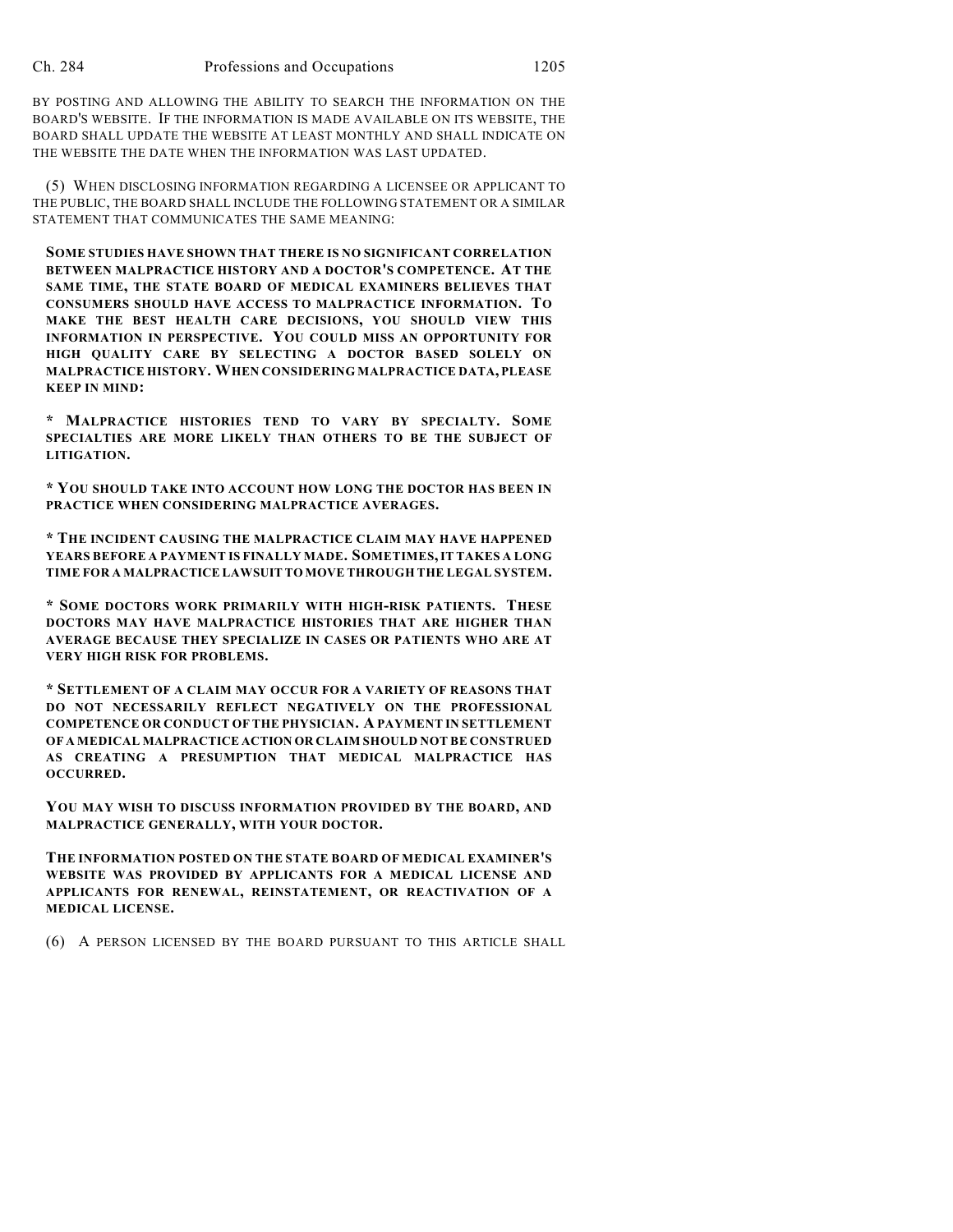ENSURE THAT THE INFORMATION REQUIRED BY SUBSECTION (3) OF THIS SECTION IS CURRENT AND SHALL REPORT ANY UPDATED INFORMATION AND PROVIDE COPIES OF THE REQUIRED DOCUMENTATION TO THE BOARD WITHIN THIRTY DAYS AFTER THE DATE OF THE ACTION DESCRIBED IN SAID SUBSECTION OR AS OTHERWISE DETERMINED BY THE BOARD BY RULE TO ENSURE THAT THE INFORMATION PROVIDED TO THE PUBLIC IS AS ACCURATE AS POSSIBLE.

(7) THE BOARD MAY IMPOSE AN ADMINISTRATIVE FINE NOT TO EXCEED FIVE THOUSAND DOLLARS AGAINST AN APPLICANT WHO FAILS TO COMPLY WITH THIS SECTION. THE IMPOSITION OF AN ADMINISTRATIVE FINE PURSUANT TO THIS SUBSECTION (7) SHALL NOT CONSTITUTE A DISCIPLINARY ACTION PURSUANT TO SECTION 12-36-118 AND SHALL NOT PRECLUDE THE BOARD FROM TAKING DISCIPLINARY ACTION AGAINST AN APPLICANT FOR FAILURE TO COMPLY WITH THIS SECTION. THE BOARD SHALL NOT ISSUE A LICENSE TO OR RENEW, REINSTATE, OR REACTIVATE THE LICENSE OF AN APPLICANT WHO HAS FAILED TO PAY A FINE IMPOSED PURSUANT TO THIS SUBSECTION (7).

(8) THE BOARD MAY ADOPT RULES, AS NECESSARY, TO IMPLEMENT THIS SECTION.

**SECTION 2. Appropriation.** (1) In addition to any other appropriation, there is hereby appropriated, out of any moneys in the division of registrations cash fund created in section 24-34-105 (2) (b) (I), Colorado Revised Statutes, not otherwise appropriated, to the department of regulatory agencies, for allocation to the executive director's office, for legal services, for the fiscal year beginning July 1, 2007, the sum of five thousand four hundred twenty-two dollars (\$5,422), or so much thereof as may be necessary, for the implementation of this act.

(2) In addition to any other appropriation, there is hereby appropriated, out of any moneys in the division of registrations cash fund created in section 24-34-105 (2) (b) (I), Colorado Revised Statutes, not otherwise appropriated, to the department of regulatory agencies, for allocation to the division of registrations, for regulation of persons licensed by the state board of medical examiners, for the fiscal year beginning July 1, 2007, the sum of one hundred fifty-seven thousand six hundred ninety-seven dollars (\$157,697) and 1.0 FTE, or so much thereof as may be necessary, for the implementation of this act.

(3) In addition to any other appropriation, there is hereby appropriated to the department of law, for the fiscal year beginning July 1, 2007, the sum of five thousand four hundred twenty-two dollars (\$5,422), or so much thereof as may be necessary, for the provision of legal services to the department of regulatory agencies related to the implementation of this act. Said sum shall be from cash funds exempt received from the executive director's office out of the appropriation made in subsection (1) of this section.

**SECTION 3. Effective date.** (1) This act shall take effect January 1, 2008.

(2) However, if a referendum petition is filed against this act or an item, section, or part of this act during the 90-day period after final adjournment of the general assembly that is allowed for submitting a referendum petition pursuant to article V, section 1 (3) of the state constitution, then the act, item, section, or part, shall not